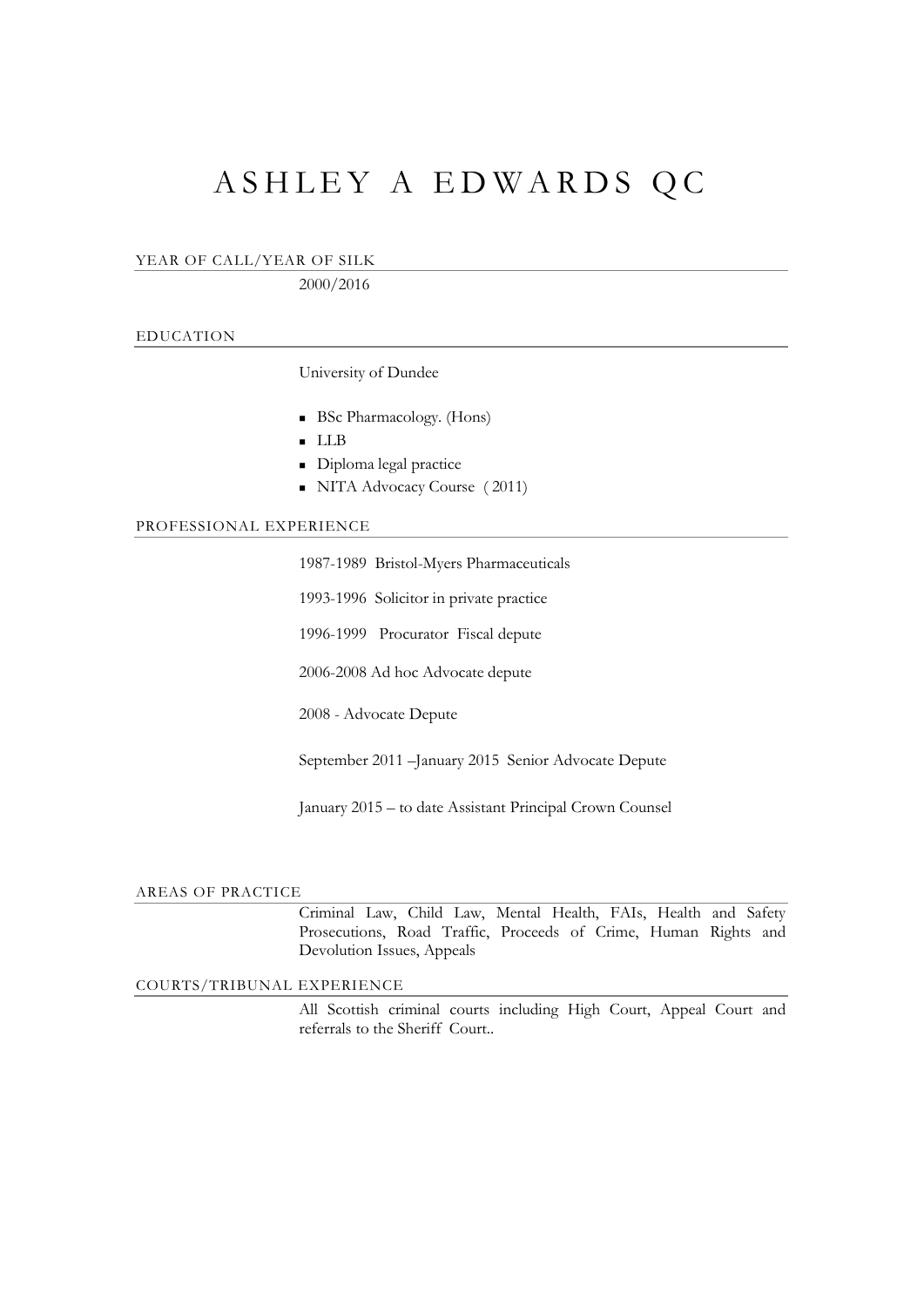**Outer House** – Middleton V Chief Constables of Grampian and Tayside

# **High Court Trials**

2009

- •HMA v Allan Murder 142 stab wounds potential for provocation by Homosexual advance
- •HMA v Scott –Murder Issues of concert

#### 2010

•HMA v Higgins – sodomy and rape complainers were very young children

# 2011

- •HMA v MR Historical sexual offences Moorov , Corroboration and Mens Rea
- •HMA v Skut Indecent assault of a 2 year old child. Medical issues regarding the childs presentation and anal injuries

## 2012

- •HMA v Robertson and Parafinowski + 2 Murder issues of concert, Mens Rea, medical issues re cause of death and medical intervention.
- •HMA v Richard Munro Attempt to defeat ends of justice by serving Police Officer during a murder investigation , trial and Appeal

#### 2013

- •HMA v Taylor Murder ,Cause of death, Corroboration
- •HMA v Gordon and Paterson + 1 Murder- concert , cause of death
- •HMA v Nisbet -Murder circumstantial case

#### 2014

•HMA v Kenneth Harper – sexual offences , Moorov